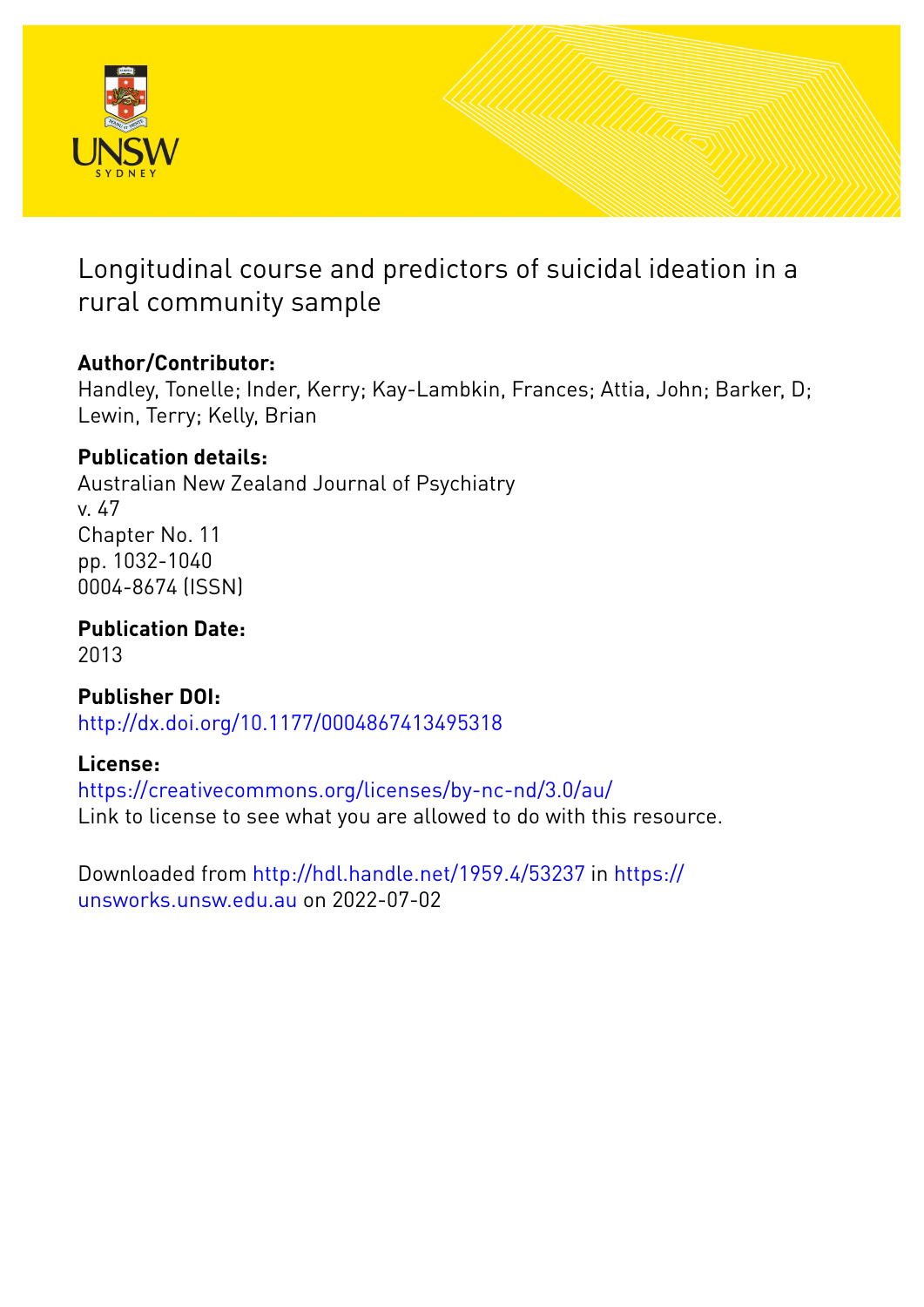# **Longitudinal course and predictors of suicidal ideation in a rural community sample**

Authors: Tonelle E. Handley<sup>1</sup>, John R. Attia<sup>2,3</sup>, Kerry J. Inder<sup>1,2</sup>, Frances J. Kay-Lambkin<sup>1,4</sup>, Daniel Barker<sup>2,3</sup>, Terry J. Lewin<sup>1,2</sup>, Brian J. Kelly<sup>1,2</sup>

- 1. Centre for Translational Neuroscience and Mental Health, University of Newcastle, Callaghan, Australia
- 2. Hunter Medical Research Institute, Locked Bag 1, Hunter Region Mail Centre, Newcastle, Australia
- 3. Centre for Clinical Epidemiology and Biostatistics, University of Newcastle, Newcastle, Australia
- 4. National Drug and Alcohol Research Centre, University of New South Wales, Sydney, Australia

Corresponding author: Tonelle Handley

Centre for Translational Neuroscience and Mental Health, University of Newcastle, Australia Phone: +61 2 40335690; Fax: +61 2 40335692

Email: tonelle.handley@newcastle.edu.au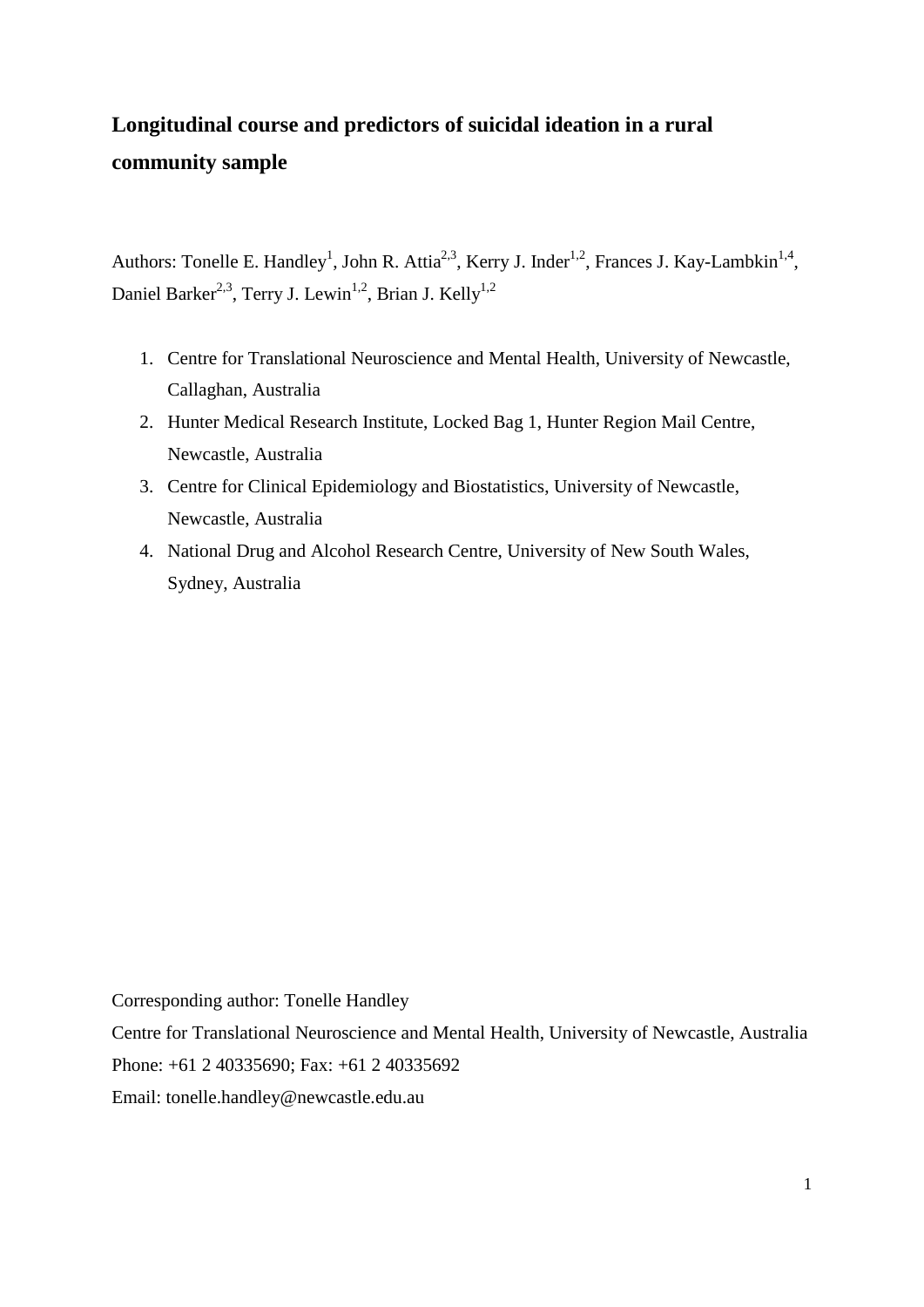#### **Abstract**

**Objective:** Suicide rates in rural Australia are higher than urban areas. No existing research has explored the long-term patterns and predictors of change in suicidal ideation within rural areas. This report uses longitudinal data and multiple time points to determine predictors of the trajectory of suicidal ideation in rural Australia.

**Method:** Participants of the Australian Rural Mental Health Study completed self-report surveys at baseline, 12- and 36-months, reporting their psychological and social wellbeing, and suicidal ideation. Generalised linear mixed models explored these factors as correlates and predictors of suicidal ideation across three years using multiple data points.

**Results:** 2135 participants completed at least one wave of ARMHS, and hence were included in the current analysis. Overall, 8.1% reported suicidal ideation during at least one study wave, 76% of whom reported suicidal ideation intermittently rather than consistently across waves. Across the three time points, suicidal ideation was significantly associated with higher psychological distress (OR 1.30, 95%CI 1.23-1.37), neuroticism (OR 1.15, 95%CI 1.04- 1.27), and availability of support (OR 0.80, 95%CI 0.69-0.92), with a non-significant association with unemployment (OR 1.73, 95%CI 0.93-3.24) even after controlling for the effects of perceived financial hardship. Future suicidal ideation was significantly predicted by distress (OR 1.16, 95%CI 1.09-1.23) and neuroticism (OR 1.17, 95%CI 1.03-1.32), with a non-significant association with unemployment (OR 2.11, 95%CI 0.41-2.27). Predictive effects for marital status, social networks, sense of community and availability of support did not remain significant in the full multivariate analysis.

**Conclusions:** Fluctuations in suicidal ideation are common, and may be associated with changes in psychological and social wellbeing. Public health strategies, focusing on encouraging help seeking among those with higher psychological distress, lower social support, and unstable or absent employment opportunities, may be a useful long-term initiative to reduce the prevalence of suicidal ideation in the general rural community.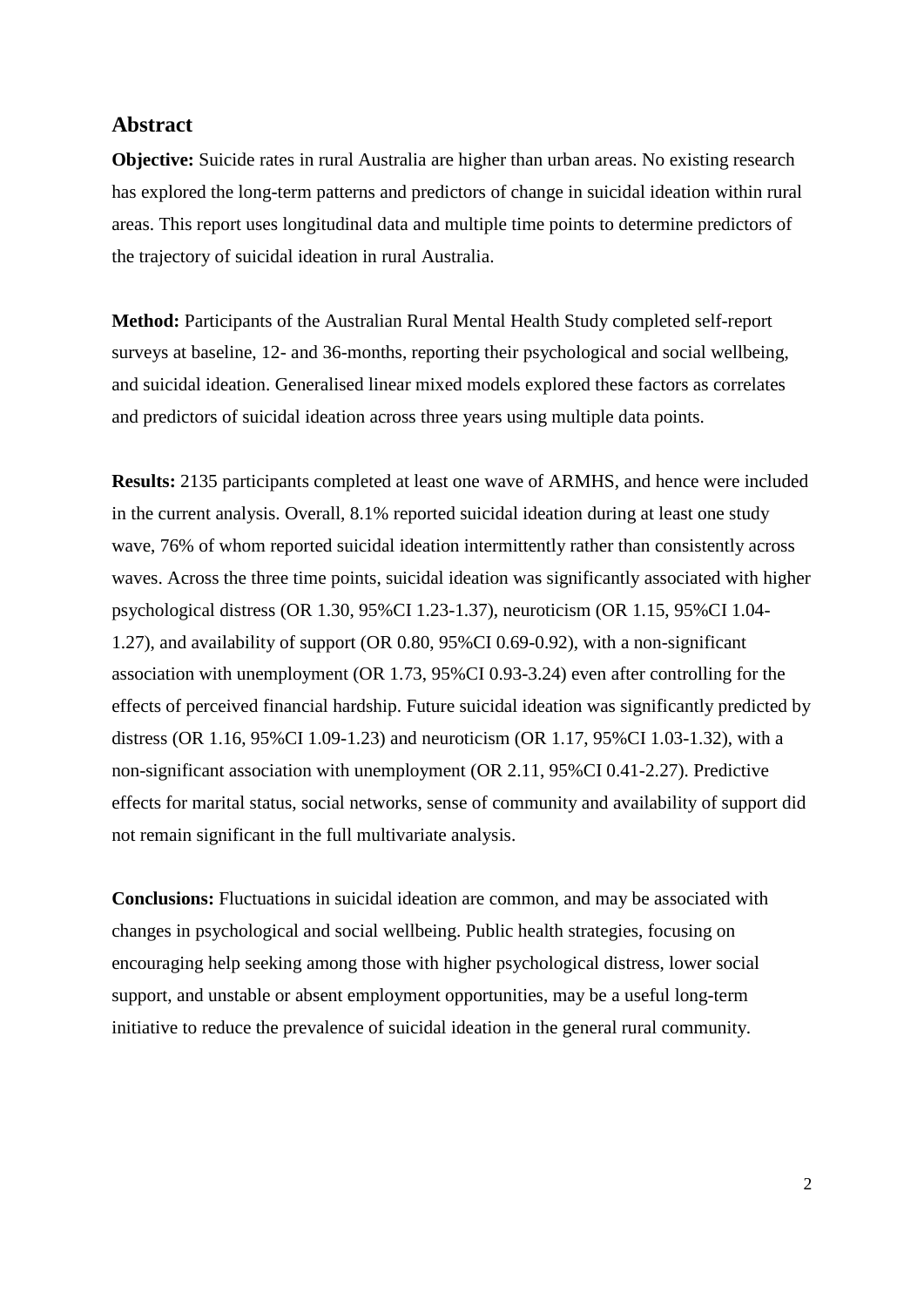Suicide rates in rural Australia are higher than those in urban areas [1], and may be associated with a unique range of risk factors [2]. Previous longitudinal research in an urban Australian sample has shown that fluctuations in suicidal ideation are common, with new occurrences accounting for approximately half of the reported suicidal ideation rate at a given point in time [3]. This has implications for suicidality research, implying that suicidal thoughts in many cases may be transient, and may not be accurately identified if measured in crosssectional research. To our knowledge there is no existing research exploring long-term patterns of change in suicidal ideation within rural Australia.

We have previously reported that after controlling for a range of demographic, social and psychological factors, baseline suicidal ideation is the strongest predictive factor of suicidal ideation at 12-month follow-up [4]. However, a number of other important risk factors were also observed, namely high psychological distress, low availability of social support and current unemployment. We also found that psychological distress and availability of social support predict the development, but not remission, of suicidal ideation over a 12-month period. The current analysis extends these findings, using additional data from the third wave of the Australian Rural Mental Health Study to explore the patterns and course of suicidal ideation in a rural sample over multiple time points, including the persistence and development of suicidal thoughts, and longitudinal predictors of suicidal ideation. By using multiple follow-ups, the power to detect significant effects is greatly enhanced, increasing the potential to observe effects that are not apparent in cross-sectional studies or those with a single follow-up. There is limited existing research utilising this approach to explore suicidal ideation, and, to our knowledge, none in an Australian context.

The current report explores patterns of suicidal ideation over 36 months, using longitudinal data and multiple time points to determine predictors of the trajectory of suicidal ideation. Utilising the same variables as our previous analysis [4], we aim to explore the long-term association between suicidal ideation and a range of social and psychological factors, incorporating multiple phases of data to increase statistical power to detect effects. Based on our previous findings, we expected that psychological distress, availability of social support, and employment status would be independent predictors of the course of suicidal ideation. We also expected that incorporating three phases of data would identify more predictors of suicidal ideation than when using only two time points.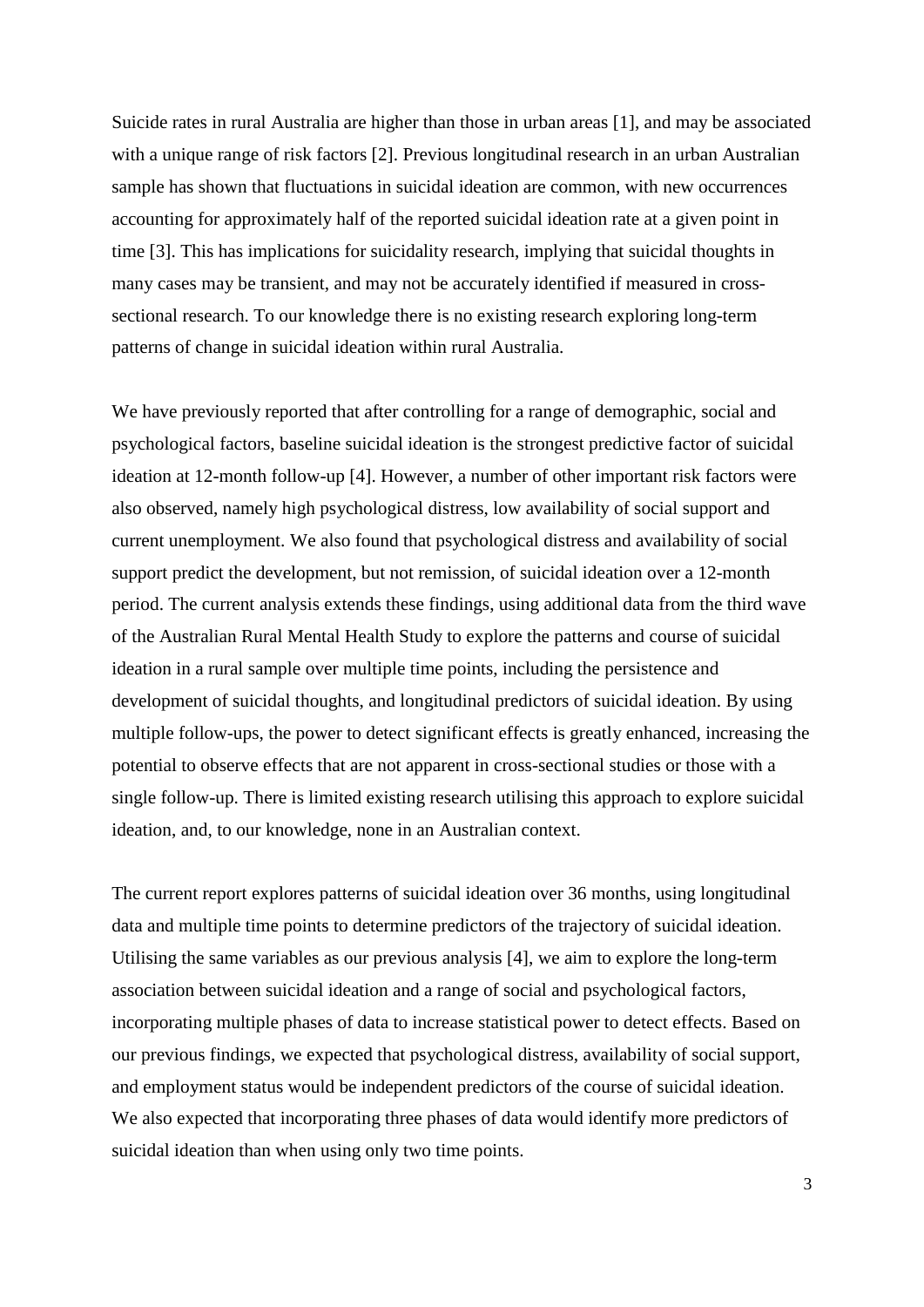### **Methods**

#### *Participants*

The present analysis uses data from the Australian Rural Mental Health Study (ARMHS), a longitudinal study of mental health and wellbeing in rural and remote NSW, Australia. Following the baseline data collection phase (detailed in [5]), the sample completed followup surveys at 12- and 36-months. Ethical approval was obtained from the Human Research Ethics Committees of the Universities of Newcastle and Sydney, and the relevant health service research ethics committees.

#### *Measures*

The measures in the current paper are only briefly described here as they mirror those used in our original analysis [4], with the additional requirement that they were measured at each of the three study phases. Suicidal ideation was measured using item 9 of the Patient Health Questionnaire-9 (PHQ-9) [6]. This question asks respondents to rate the frequency of "thoughts that you would be better off dead, or of hurting yourself in some way" during the past two weeks, on a 0-3 scale from "*not at all"* to "*nearly every day."* For the purposes of the present analysis, responses were dichotomised into a "yes/no" variable. Consequently, the primary focus was on associations with the presence versus absence of suicidal ideation within the two-week timeframes, rather than the frequency of these thoughts.

Socio-demographic information including age, gender, marital status, employment status and perceived financial hardship were assessed by single-item questions. The geographical classification of participants was determined using the Accessibility/Remoteness Index of Australia Plus (ARIA+). This was used to divide them into Australian Standard Geographical Classification (ASGC) categories of inner regional, outer regional, remote or very remote.

Current psychological distress was measured using the Kessler-10 (K10) scale [7] and recent alcohol use was measured using the Alcohol Use Disorders Identification Test (AUDIT) [8]. Higher scores on these scales are indicative of higher distress and higher alcohol use respectively.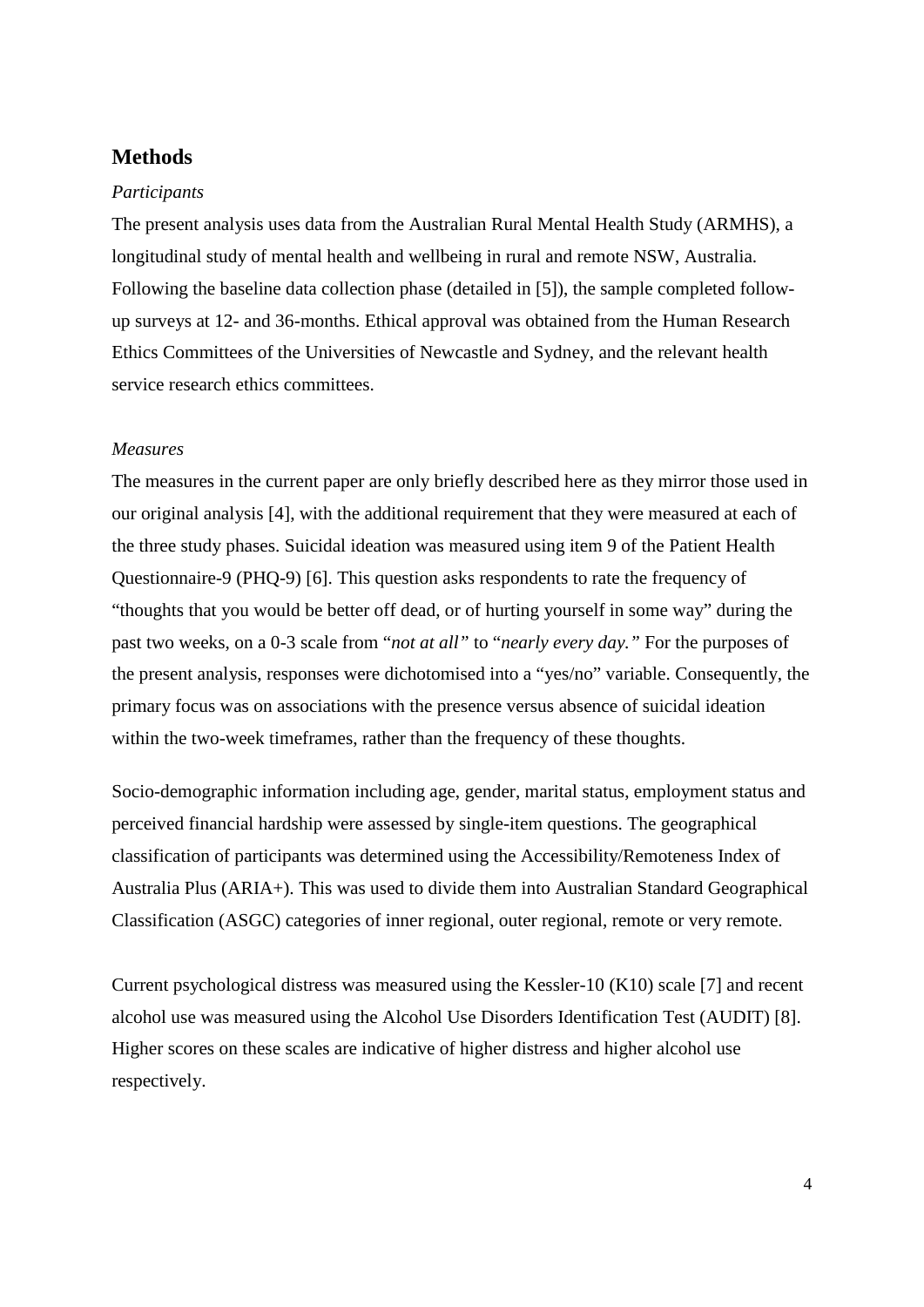The Berkman Syme Social Network Index [9] assessed involvement in organised groups within the community (such as social/recreational groups, church groups, or charity groups), ranking overall involvement in one of four categories from "low" to "high". Perceived availability of interpersonal social support was reported on the Interview Schedule for Social Interaction—Availability of Attachment Scale (ISSI) [10]; higher scores indicate a higher perceived availability of interpersonal social support. Sense of belonging in the community (including feelings of attachment and responsibility towards the land and community) was determined by the Sense of Community Index [11]. Concerns related to rural infrastructure and services were measured by a unique set of questions developed for the ARMHS project (see [12]). Predispositional variables included neuroticism items from the 12-item Eysenck Scale—brief form [13], with higher scores indicating higher neuroticism. As neuroticism is presumed to be a trait variable, it was measured at baseline only.

#### *Data analysis*

Data were analysed using Stata (Release 11; College Station, TX: StataCorp LP). Generalised linear mixed models were used to explore two concepts: factors that are *associated* with suicidal ideation over a long-term timeframe, and factors that are *predictive* of suicidal ideation over a long-term timeframe.

The analysis strategy involved several sequential components. Firstly, individual generalised linear mixed models were conducted to explore the relationship between each variable and suicidal ideation over time, controlling for the effects of study phase. Participants were included in this analysis if they had completed at least one ARMHS survey (baseline, 12- or 36 months). Secondly, variables that were statistically significant in the analysis controlling for study phase only were then included in a multiple linear mixed model controlling for all significant predictor variables. Thirdly, this analysis was repeated after time-lagging the predictor variables. That is, baseline independent variables were used to predict 12-month suicidal ideation, while 12-month independent variables were used to predict 36-month suicidal ideation. Participants were required to have completed baseline and at least one ARMHS follow-up survey (12- or 36-months) to be included in the time-lagged analysis. These models also controlled for the effects of study phase and baseline suicidal ideation. Fourthly, variables that were statistically significant in the analysis controlling for study phase and baseline suicidal ideation only were then included in a full multivariate model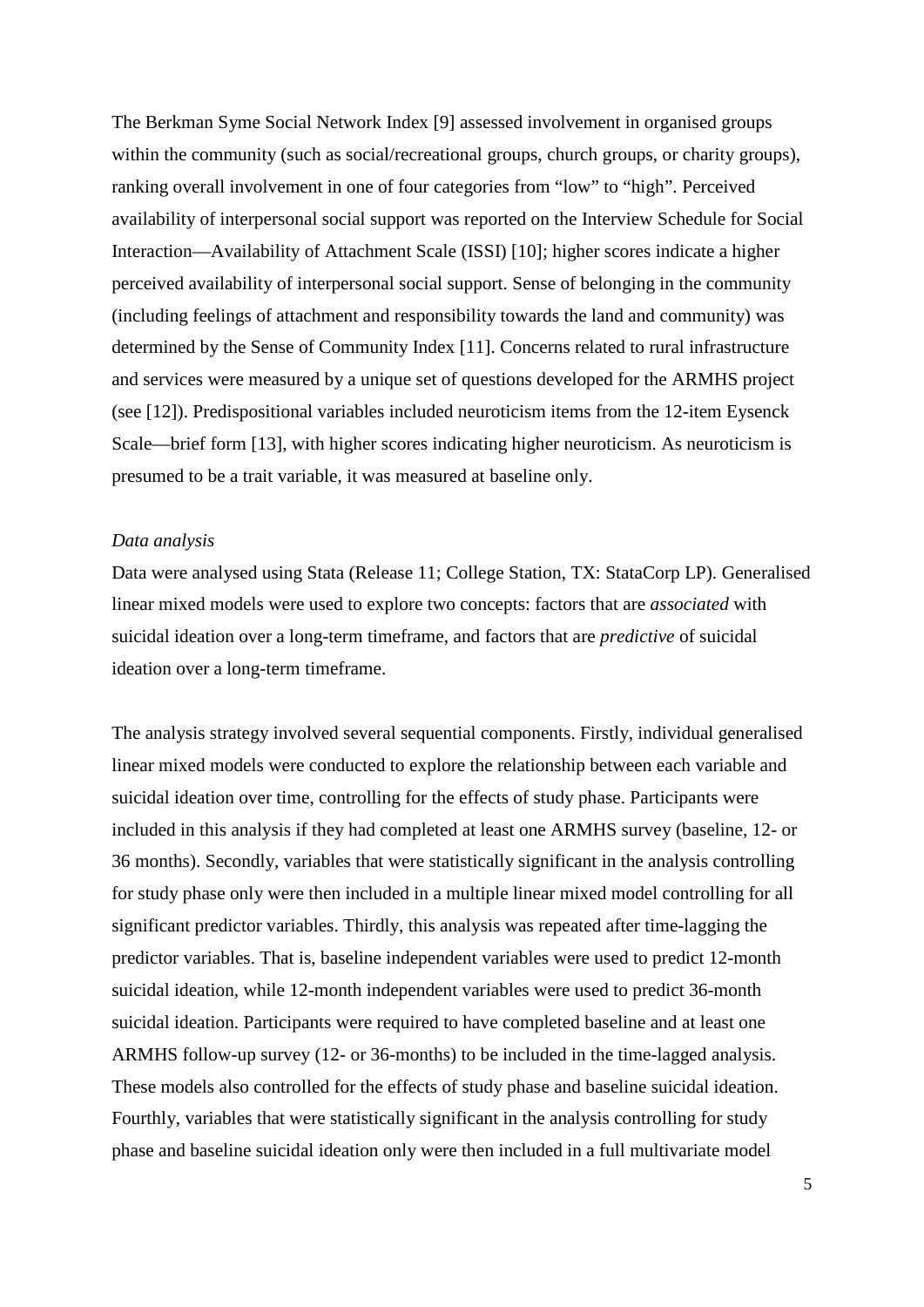controlling for all significant predictor variables. Gender interactions were also explored in all multivariate models.

### **Results**

Of the 2639 participants recruited at baseline, 1794 (68.0%) completed at least one follow-up survey; of these, 1448 completed all demographic, psychological, and social measures included in the present analysis. The flow of participants through the three waves of the survey is depicted in Figure 1. At baseline,  $39.9\%$  (n = 639) of our sample were male, with a mean age of 56.9 years (SD = 13.5). Seventy-six percent ( $n = 1214$ ) were married or in a defacto relationship.

#### **Insert Figure 1 about here**

Compared to people who were included in our time-lagged analysis, those who did not complete a follow-up survey were younger  $[52.2 (SD = 13.9)$  vs. 56.9  $(SD = 13.5)$  years,  $F(1,$  $2638$  = 65.8,  $p < .001$ ]. Participants who completed follow-up had lower psychological distress than those who were not retained [K10:  $14.5$  (SD = 5.1) vs.  $15.7$  (SD = 6.4),  $F(1, 1)$  $2607$  = 26.9,  $p < .001$ ]. Employed participants were also more likely to complete follow-up than unemployed people [62.5% vs. 52.9%,  $\chi^2_{(1)} = 12.3$ ,  $p < .001$ ]. Participants who were retained for at least one follow-up were less likely to report baseline suicidal ideation than those who were not [5.1% vs. 8.6%,  $\chi^2_{(1)} = 8.7$ ,  $p = .003$ ].

#### *Patterns of suicidal ideation*

Across the 3-year period, 8.1% ( $n = 117$ ) of the 1448 participants who completed at least one follow-up indicated experiencing suicidal ideation in at least one survey. Twenty-eight participants (1.9%) reported consistent suicidal ideation in each survey, while 40 (2.8%) reported suicidal ideation at baseline which had resolved by 36 months. Thirty-three participants (2.3%) who reported no suicidal ideation at baseline had developed it over the 36 months, while 16 participants (1.1%) fluctuated between suicidal ideation and an absence of suicidal ideation at each time point.

#### *Associations with suicidal ideation*

Table 1 depicts the associations between suicidal ideation and predictor variables across the three phases of data collection. Over the three years of the ARMHS study, females were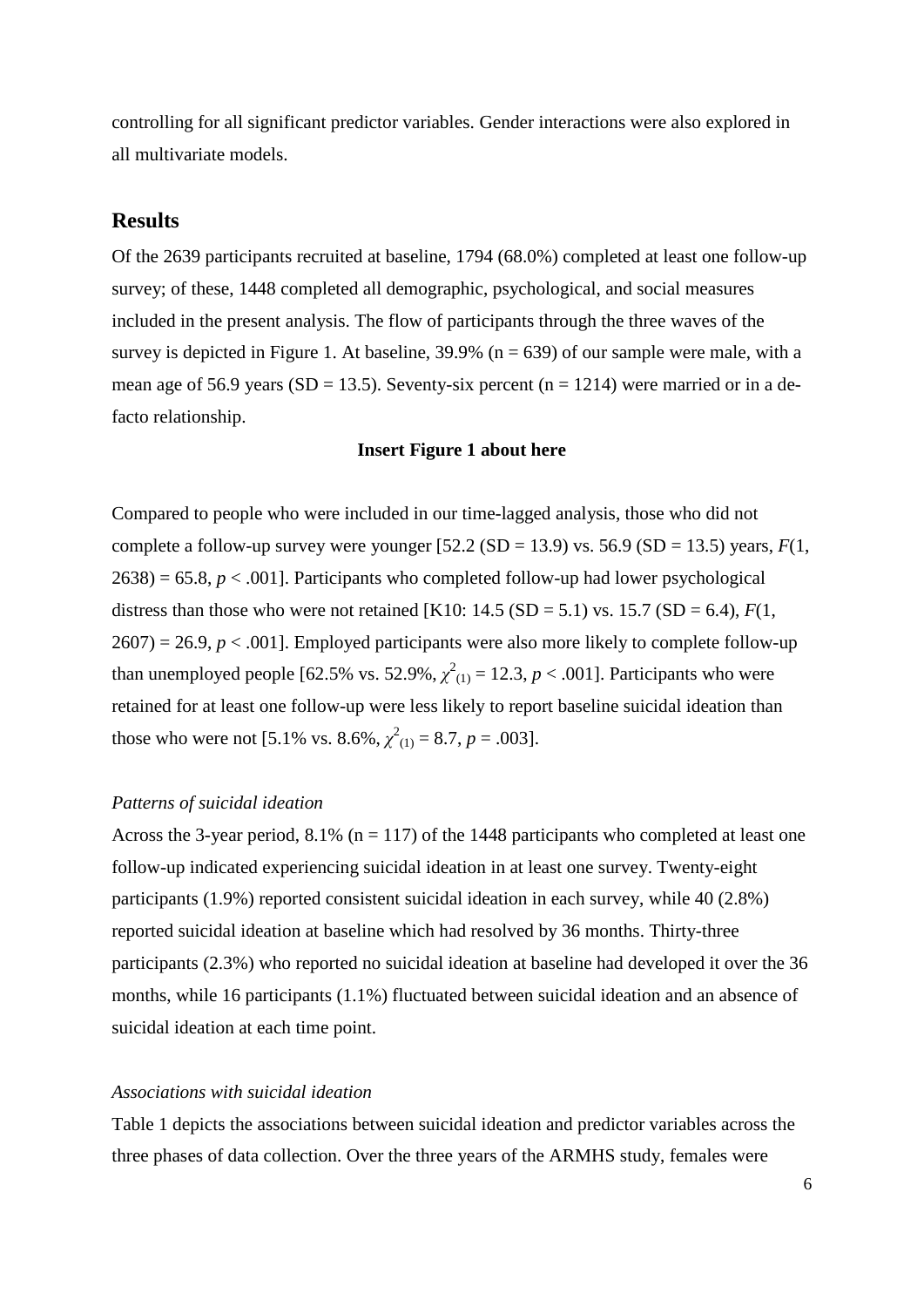significantly less likely than males to experience thoughts of suicide, while people who were currently unmarried were more likely than married participants to report suicidal ideation. Unemployed participants had higher odds of ideation than employed people, while people who were financially "just getting along/poor" had significantly increased odds compared to those who were "prosperous/very comfortable." Higher psychological distress, alcohol use, neuroticism, and infrastructure/services distress were all associated with increased odds of suicidal ideation over the three years, while higher engagement with social networks, sense of community and availability of support were each associated with decreased odds of ideation.

#### **Insert Table 1 about here**

In the multivariate analysis, higher psychological distress (OR 1.30, 95%CI 1.23-1.37,  $p <$ .001) and higher neuroticism (OR 1.15, 95%CI 1.04-1.27, *p* = .005) were associated with higher odds of suicidal ideation, while higher availability of social support was associated with significantly decreased odds of ideation (OR 0.80, 95%CI 0.69-0.92,  $p = .002$ ). A nonsignificant trend was observed for participants who were unemployed compared with those who were employed (OR 1.73,  $95\%$ CI 0.93-3.24,  $p = .085$ ). A significant interaction between psychological distress and availability of support was also observed (OR 1.02, 95%CI 1.00- 1.03,  $p = .034$ ; this indicates that the effects of social support were stronger among participants with higher psychological distress. There were no significant interactions with gender.

#### *Predictors of suicidal ideation*

Table 2 shows the results of the time-lagged analysis, controlling only for study phase and baseline suicidal ideation. Participants who had never been married had approximately four times the odds of future suicidal ideation compared to currently married participants, with a similar effect observed for unemployed participants compared with those currently working. Higher psychological distress and higher neuroticism were associated with significantly increased odds of future suicidal ideation, while higher sense of community and higher availability of support were significant protective factors. A small effect was observed for social networks, with participants with medium-high social networks having significantly lower odds of future suicidal ideation than those with low social networks.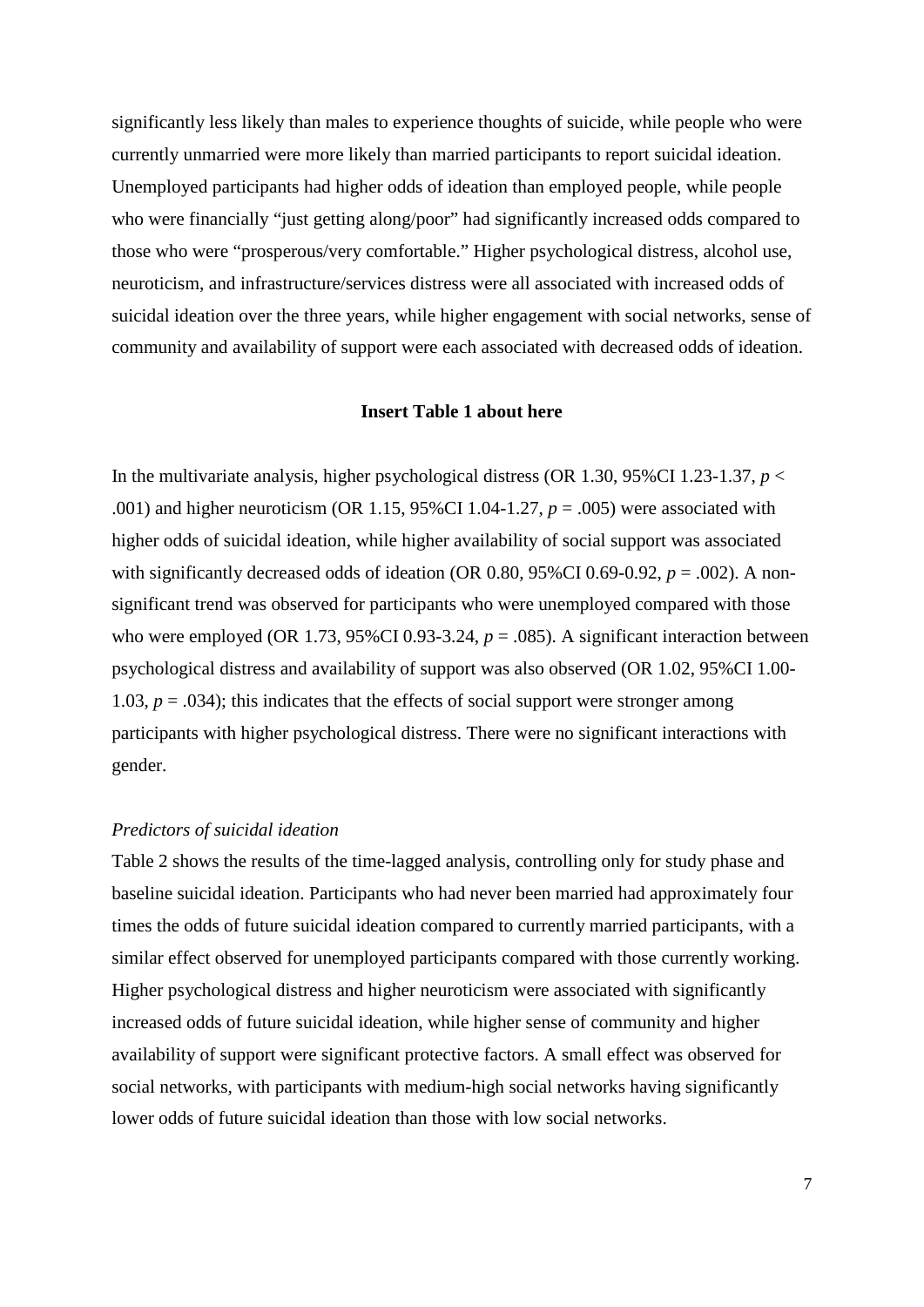#### **Insert Table 2 about here**

When all significant factors were controlled for, each one point increase in psychological distress was associated with increased odds of future suicidal ideation (OR 1.16, 95%CI 1.09- 1.23,  $p < .001$ ). Each one point increase in neuroticism was also associated with a significant increase in the likelihood of future suicidal ideation (OR 1.17,  $95\%$ CI 1.03-1.32,  $p = .013$ ). A non-significant trend was observed for unemployed compared with currently employed participants (OR 2.11,  $95\%$ CI 0.41-2.27,  $p = .069$ ). There were no significant gender interactions.

#### **Discussion**

Overall, the generalised linear mixed models using three data time points revealed similar results to our previous 12-month analysis [4], in that psychological distress, availability of social support, and employment status were all found to have significant associations with suicidal ideation across a long-term follow-up. We also identified several additional factors, including neuroticism and sense of community, which did not reach significance in our previous study.

Approximately three-quarters of participants who reported suicidal ideation during the study did not do so consistently over the time points of assessment, indicating a high degree of fluctuation in this symptom. This has important implications clinically in that it indicates that treating suicidal ideation as it arises, and monitoring suicidal ideation even among people who have not reported such thoughts in the past, is important, as this state may be transient and change frequently. Our findings in regards to rates of persistence, remission and development of suicidal ideation are similar to those reported in previous Australian-based longitudinal research in urban areas [3], indicating that they may be comparable across geographical areas. From a research perspective, these findings emphasise the strength and importance of longitudinal studies when exploring changeable states such as suicidality.

The high degree of variability in suicidal ideation observed across the three phases of this analysis has implications from a public policy perspective. The variations observed raise concerns about when interventions are necessary, and most likely to be successful. The risk factors for suicidal ideation identified in the present analysis offer a potential preventative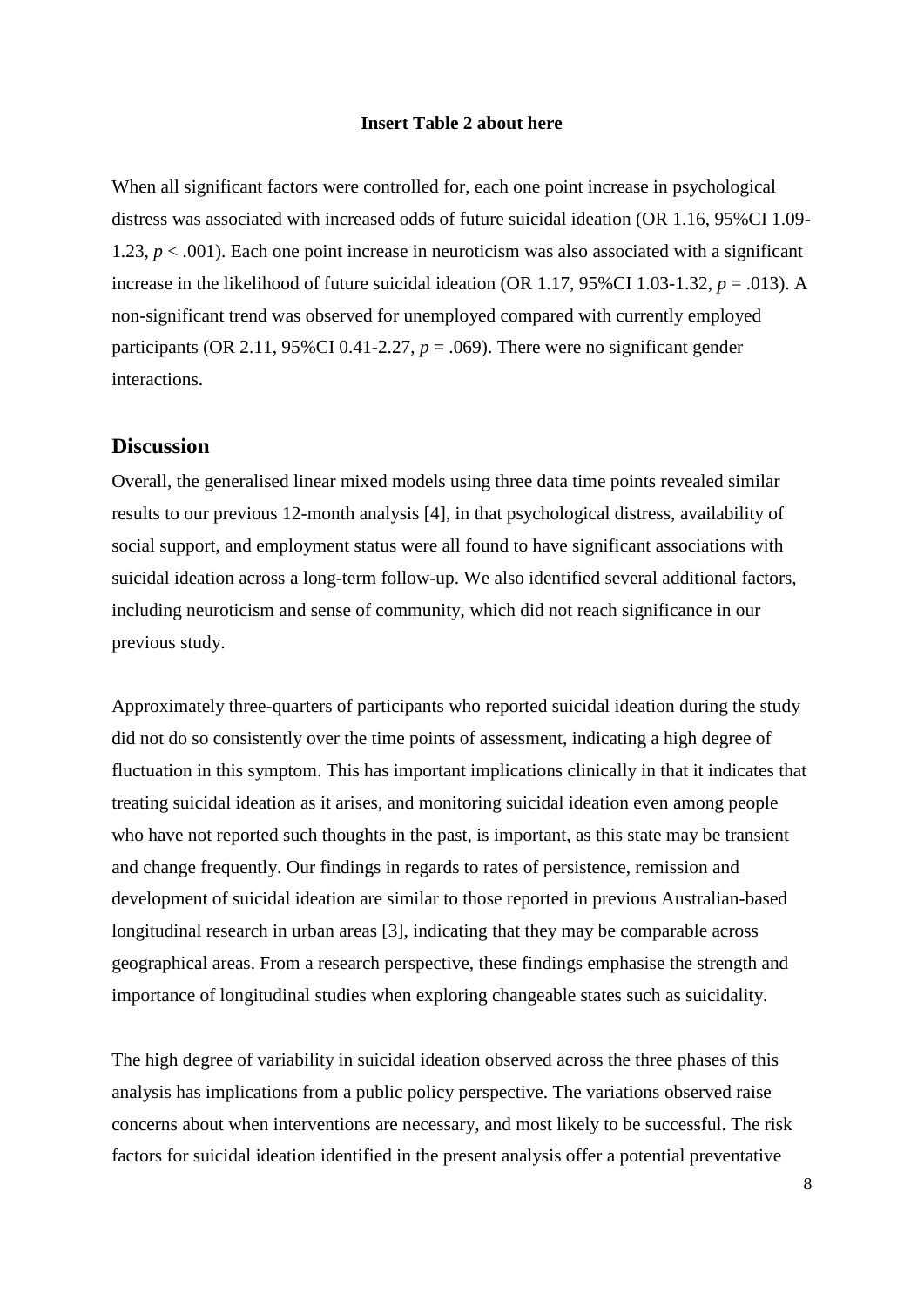focus in that they provide more general targets for public health campaigns. Focusing attention towards factors such as psychological distress and low social support, which are associated with multiple negative outcomes in addition to suicidality, is likely to have positive effects at a community level, and may be a more effective approach in terms of resource allocation. For example, psychological distress is a risk factor not only for suicidality, but also a clinical indicator of common psychiatric conditions such as affective, anxiety and substance use disorders [15]. While these diagnoses are also associated with suicidal thoughts and behaviours [16, 17], they pose a considerable concern in their own right. Enhancing the focus of population-level strategies towards psychological distress may therefore be a highly resource-efficient means of reducing a range of negative outcomes in the Australian community. This suggestion aligns well with the strategy recently proposed by the Australian Government to increase population-level approaches to suicide prevention, while also acknowledging the multidimensional nature of suicidality and the need for prevention campaigns to target multiple outcomes [18]. The present analysis usefully identifies important factors for such programs to consider.

Individuals with higher levels of suicidal ideation reported higher psychological distress across the three surveys, confirming previous cross-sectional research in the wider Australian community [14]. Psychological distress was also a significant predictor of future suicidal ideation, aligning with our previous finding of a temporal relationship between these constructs, indicating that the K10 may usefully identify the likelihood of suicidal ideation as far as three years into the future.

The generalised linear mixed models showed that baseline neuroticism was significantly positively associated with suicidal ideation across our multiple time points, confirming previous Australian findings from a primarily urban sample [19]. We also observed a significant effect for neuroticism in the time-lagged analysis, supporting the use of this factor as an indicator of future, as well as current, suicidal ideation. Neuroticism was not significant in our previous analysis, demonstrating the advantages of utilising multiple follow-up points to enhance statistical power to detect effects. The implications of this finding are more likely to apply in clinical settings. The presence of higher neuroticism may indicate higher risk for suicidal ideation over a long-term time period (perhaps aligned to models of stresssensitivity), and indicative of the potential benefits of psychotherapeutic interventions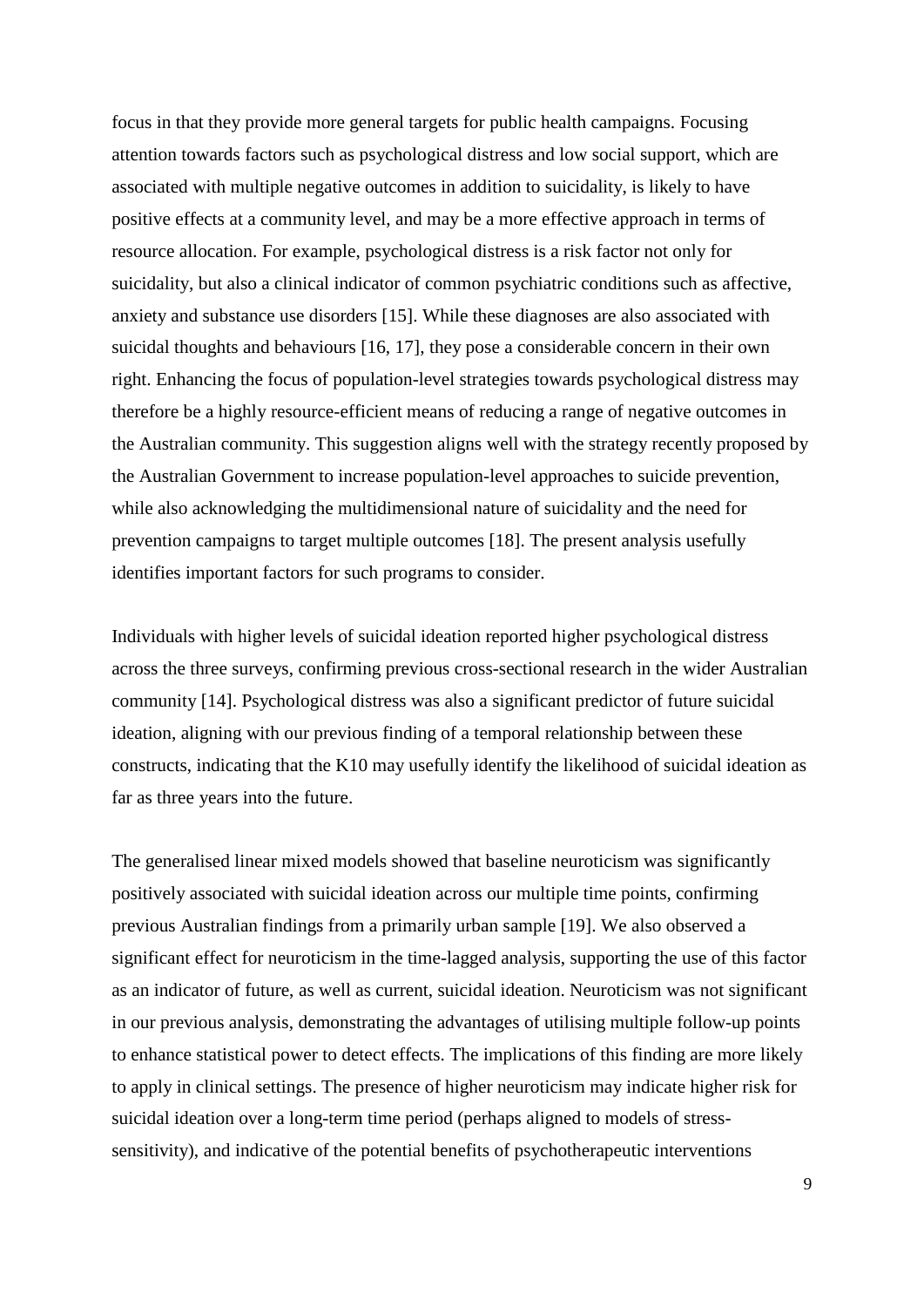targeting such predisposing factors. Evidence suggests that individual trait characteristics including neuroticism and similar constructs (e.g. stress-sensitivity) may be established during adolescence and remain relatively stable across the lifespan [20], with evidence of a genetic contribution to susceptibility to these traits [21]; hence the importance of early therapeutic interventions targeting such characteristics to modify future risk of psychiatric morbidity, including suicidal ideation. The National Mental Health Plan also emphasises the development of resilience and coping skills at a population level, as an important component of maintaining the mental health of the nation [22].

The associations observed between aggregate suicidal ideation and aggregate availability of support also reflected our previous findings over a longer time period, suggesting that lower availability of support (as measured by the ISSI) was associated with higher suicidal ideation across three years. However, this effect was not significant in the full multivariate timelagged model, contrasting with our previously reported findings. This may reflect a weakening of the effect over time, in that availability of support did not present a strong enough long-term predictive effect to remain significantly independent from variables such as neuroticism and psychological distress over three years. As this was a subjective measure of social support, it is possible that our findings relate to personality characteristics (such as neuroticism) which may cause some individuals to perceive lower levels of available support [23]. Additionally, we observed a significant interaction between availability of support and psychological distress, emphasising the important moderating role that social support may play. Availability of support may therefore be most usefully conceptualised as a concurrent protective factor, particularly among people experiencing high levels of distress, and enhancing opportunities for social interaction in rural areas may be beneficial. This finding aligns with the strategies proposed by the National Suicide Prevention Program, a key aim of which is to enhance national and community-level resources for rural and remote residents as a means of suicide prevention [18], and may provide direction for such resources.

Unemployment was significantly associated with both current and future suicidal ideation in the initial analyses, however, this became a non-significant trend when all significant factors were controlled. Across the three time points, participants who were employed either consistently or inconsistently across the surveys reported lower suicidal ideation than those with persistent unemployment, suggesting that employment is an important protective factor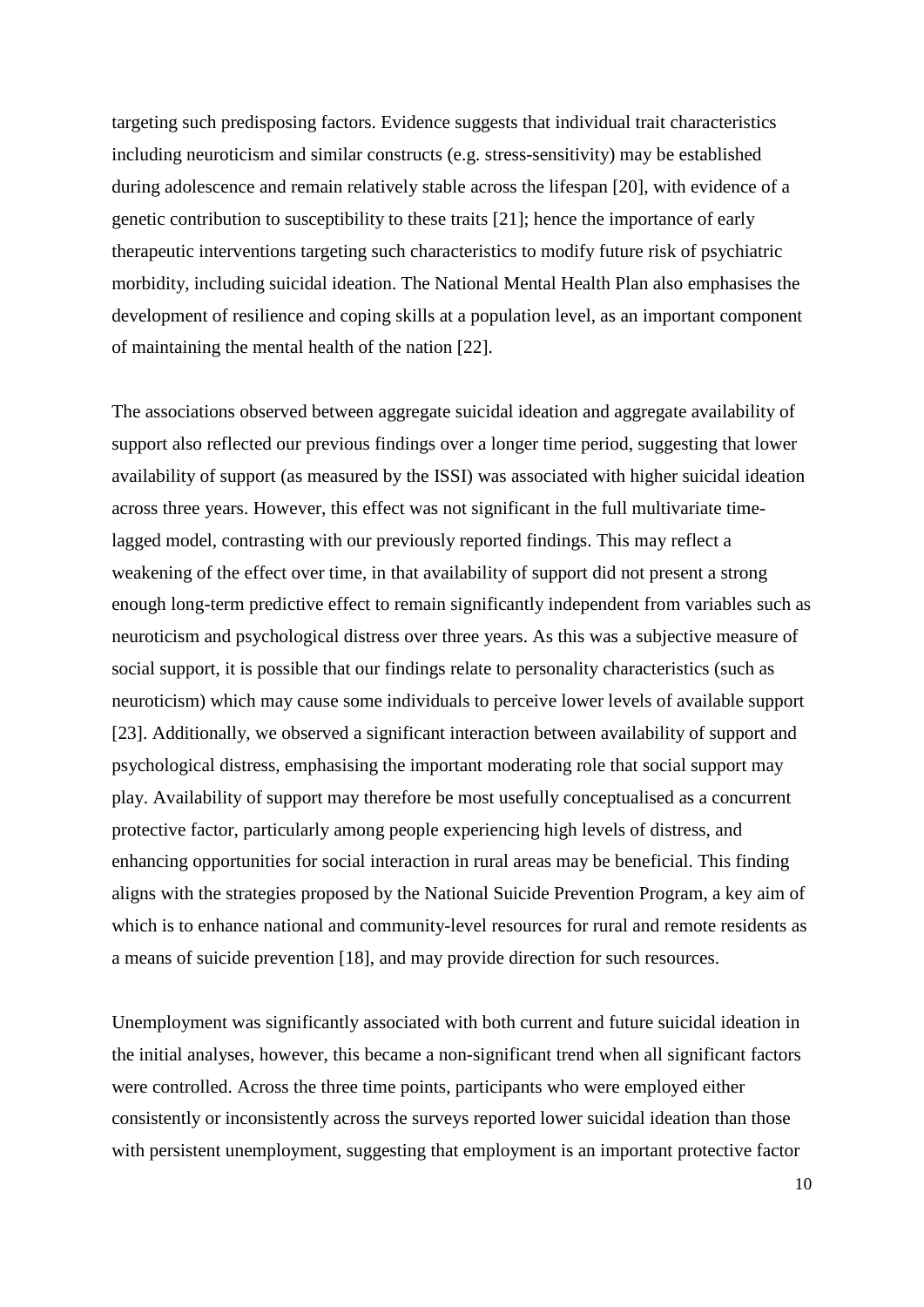against suicidal ideation. Importantly, while employment was a significant factor in our timelagged analyses, financial status was not, suggesting that this effect may be associated with the social aspects of employment, or the associated sense of purpose. This is an important issue in rural areas, with higher geographical isolation and environmental adversities associated with lower employment opportunities and job stability [24, 25]. Likewise, decreasing rates of migration into rural areas of Australia have been associated with declining opportunities for both employment and socialisation, particularly for young people [26]. It is likely that the non-significant effects for employment status observed in the multivariate analyses are therefore partly attributable to the influence of social support; as employment may be a key source of social support and networking among rural residents, the declining rural employment opportunities indicate a potential for the prevalence of suicidal ideation to increase among rural residents in the coming years. The lack of an independent impact of unemployment in the multivariate analyses may also be due to the effects of psychological distress, which has been found to have a significantly higher effect among the rural unemployed that those with consistent job opportunities [27]. The current National Mental Health Plan specifies the necessity to improve employment opportunities and outcomes for people experiencing mental health problems in general (Department of Health and Ageing, 2009), and the present findings emphasise the importance of this approach in rural and remote areas. The specific challenges related to increasing rural employment in the context of declining vocational opportunities warrant particular consideration by policy makers.

Although suicide rates are consistently higher in males than females [28], particularly in rural areas [29], the present study found little difference between genders. Males were more likely to report suicidal ideation in the univariate analysis, but this effect did not remain significant when psychological and social factors were considered. Likewise, there were no significant gender interactions, indicating that the magnitude of effects did not differ between males and females.

This analysis has several limitations, including our use of the PHQ-9 to detect suicidal ideation. As this measure explores suicidal ideation during only a two-week period, it provides a relatively crude measure of the persistence of suicidal ideation over time. This also limits the comparability of the present findings with other relevant Australian (largely urbanbased) research [3, 30], which has used a longer timeframe for the outcome measure. Several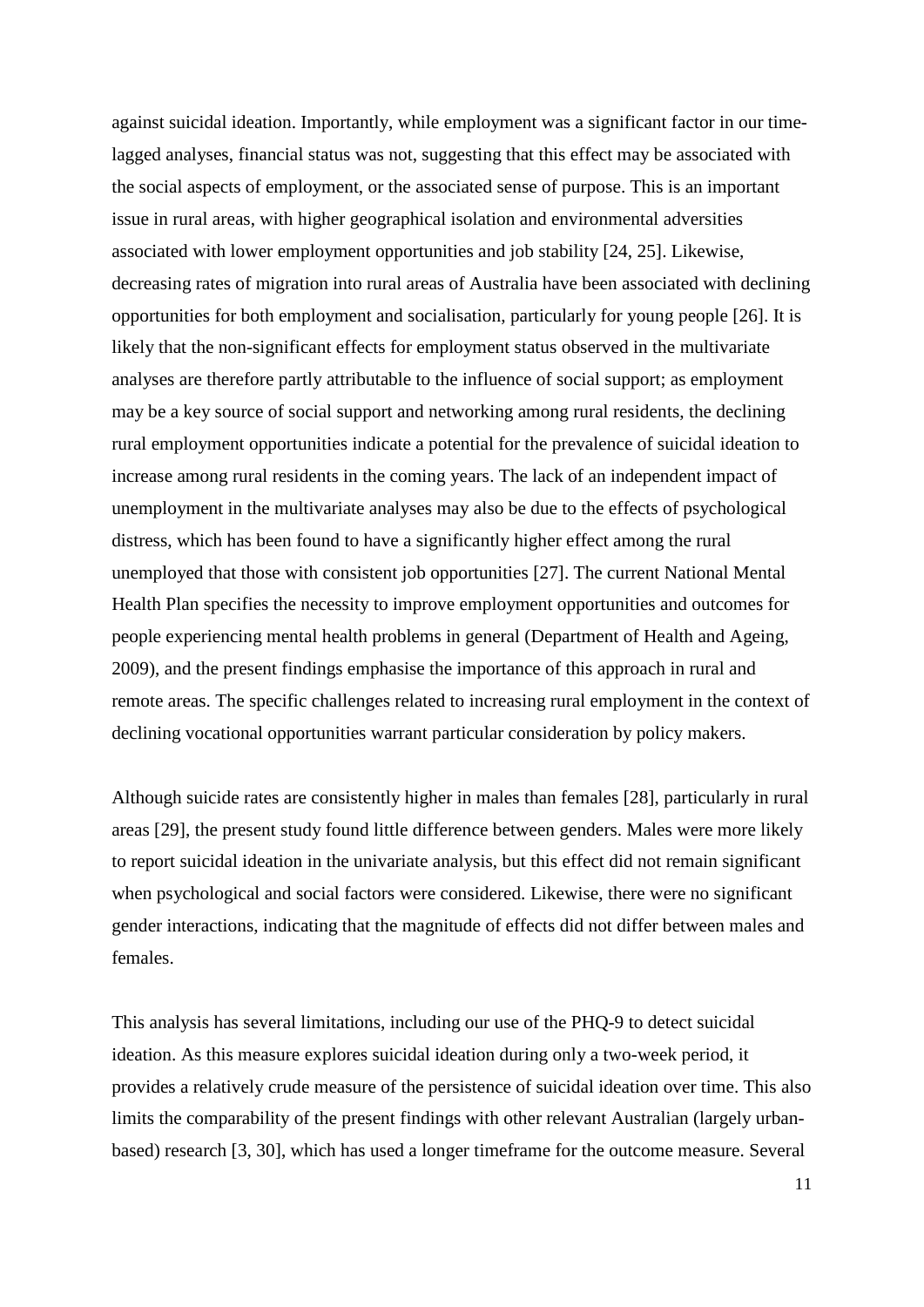important predictor variables, including unemployment, psychological distress, and baseline suicidal ideation, were associated with a higher attrition rate from ARMHS, suggesting that we may have underestimated the magnitude of the observed effects. Despite this, our use of generalised linear mixed models ensured that data availability was maximised, limiting the effects that participant attrition had on statistical power. The use of this powerful statistical technique may, however, enable highly predictive variables such as psychological distress to override the smaller effects of variables such as availability of support and unemployment, which were not significant predictors of future suicidal ideation in time-lagged multivariate analysis despite predicting 12-month suicidal ideation in our previous paper. This emphasises the importance of cautious data analysis and interpretation when using models with high statistical power. Finally, we measured only thoughts of suicide rather than suicidal behaviours, and therefore cannot determine whether the risk factors we identified may also apply to more severe suicidality. Although suicidal ideation is among the most significant risk factors for a suicide attempt or fatality [31, 32], the relatively high proportion of the sample (8%) that reported suicidal ideation over the study period suggests that this indicator and the associated risk and protective factors may lack utility for more severe outcomes. Future research is necessary to further explore this.

Overall, our findings support previous results suggesting that lower psychological distress, higher perceived availability of social support, and to a lesser extent current employment, may be effective protective factors against suicidal ideation. As this was a community-based study, the present findings support the notion that public health strategies, focusing on encouraging help seeking among those with higher psychological distress, lower social support, and unstable or absent employment opportunities, may be a useful long-term initiative to reduce the prevalence of suicidal ideation in the general rural community.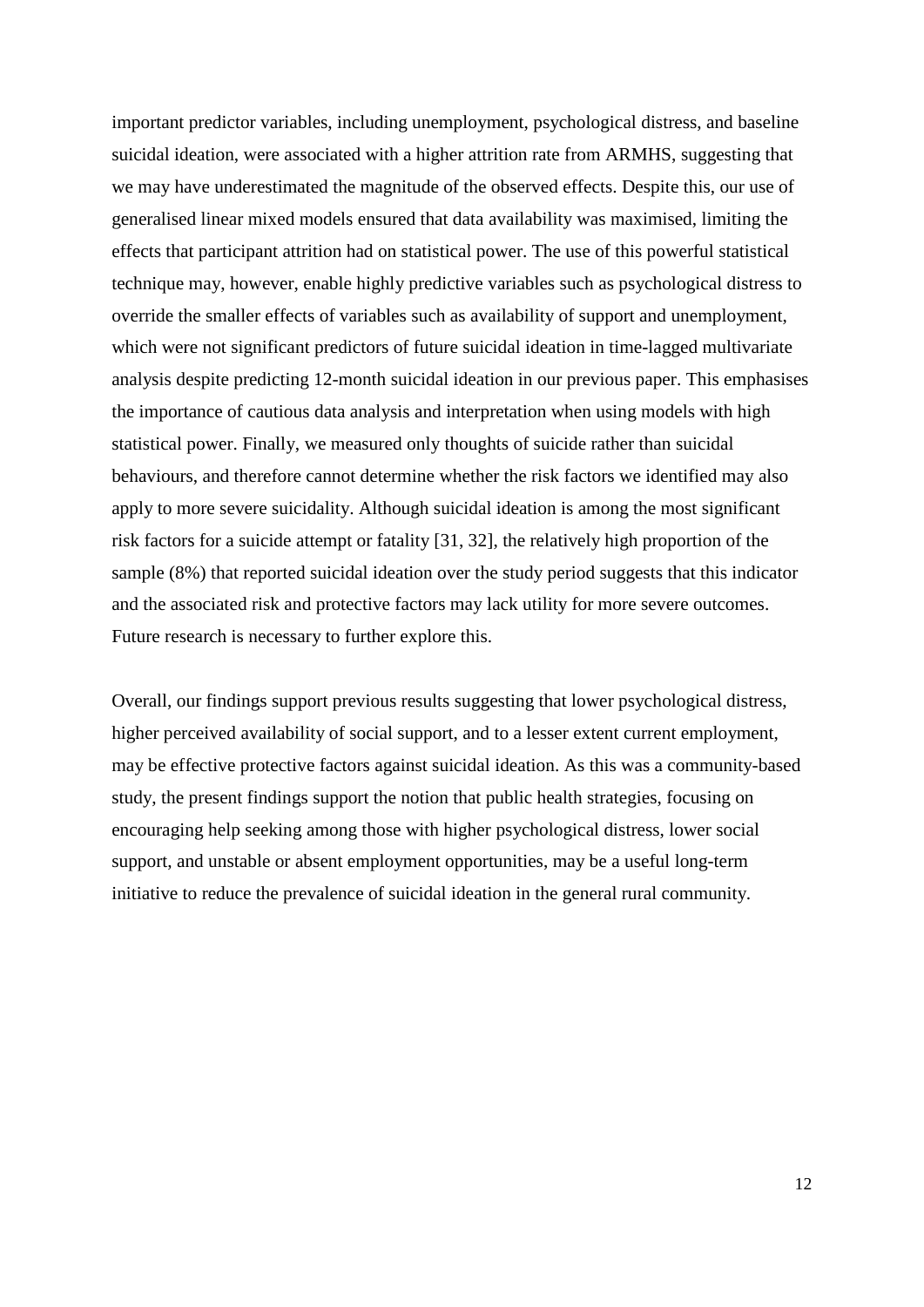## **Acknowledgements**

We wish to recognise the contribution of the ARMHS chief investigators: Prof David Lyle, A/Prof David Perkins, A/Prof Lyn Fragar, Prof John Beard, Prof Vaughan Carr, Prof Jeffrey Fuller, A/Prof Helen Stain, Prof Prasuna Reddy and Senior Project Co-ordinator Dr Clare Coleman. We wish to acknowledge the support of Directors of Mental Health Services in the relevant Local Health Districts during the course of this phase of the study: Drs Russell Roberts, Richard Buss, and Dinesh Arya and particularly acknowledge the research site coordinators in each site: Jan Sidford, John Ogle (Broken Hill), Trim Munro, Amy Strachan (Moree), Louise Holdsworth, Kath O'Driscoll (Lismore), Cheryl Bennett, Jannelle Bowler (Orange), along with Fleur Hourihan, Dr Gina Sartore, Denika Novello. Tonelle Handley is supported by a PhD scholarship from Australian Rotary Health/Rotary Club of Parramatta City, which is acknowledged with gratitude.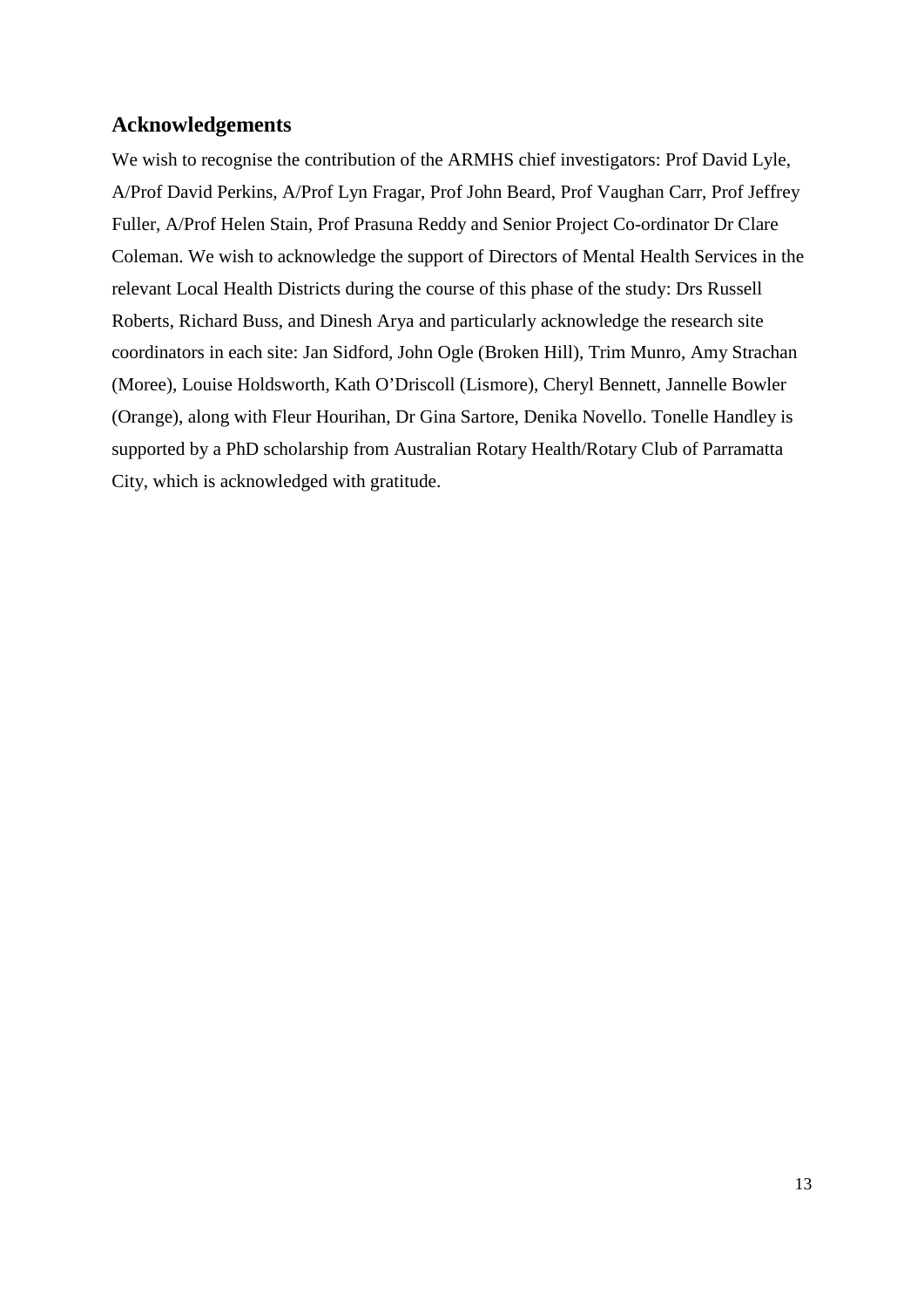## **References**

- 1. Australian Bureau of Statistics (2011) Australian Social Trends March 2011. Health outside major cities. Cat No. 4102.0. ABS, Canberra. Available at www.abs.gov.au/socialtrends
- 2. Taylor R, Page A, Morrell S, Harrison J, Carter G (2005) Social and psychiatric influences on urban–rural differentials in Australian suicide. Suicide Life Threat Behav 35:277– 290. doi:10.1521/suli.2005.35.3.277
- 3. Fairweather-Schmidt AK, Anstey KJ, Salim A, Rodgers B (2010). Baseline factors predictive of serious suicidality at follow-up: findings focussing on age and gender from a community-based study. BMC Psychiatry 10:41. doi: 10.1186/1471-244X-10- 41
- 4. Handley TE, Inder KJ, Kelly BJ, Attia JR, Lewin TJ, Fitzgerald M, Kay-Lambkin FJ (2012) You've got to have friends: the predictive value of social integration and support in suicidal ideation among rural communities. Soc Psychiatry Psychiatr Epidemiol 47:1281-1290. doi: 10.1007/s00127-011-0436-y
- 5. Kelly BJ, Stain HJ, Coleman C, Perkins D, Fragar L, Fuller J, Lewin TJ, Lyle D, Carr VJ, Wilson JM, Beard JR (2010) Mental health and well-being within rural communities: The Australian Rural Mental Health Study. Aust J Rural Health 18:16–24. doi:10.1111/j.1440-1584.2009.01118.x
- 6. Kroenke K, Spitzer RL, Williams JBW (2001) The PHQ-9. J Gen Intern Med 16:606–613. doi:10.1046/j.1525-1497.2001.016009606.x
- 7. Kessler RC, Andrews G, Colpe LJ, Hiripi E, Mroczek DK, Normad S-LT, Walters EE, Zaslavsky AM (2002) Short screening scales to monitor population prevalences and trends in nonspecific psychological distress. Psychol Med 32:959–976. doi: 10.1017/S0033291702006074
- 8. Saunders JB, Aasland OG, Babor TF, De La Fuente JR, Grant M (1993) Development of the alcohol use disorders identification test (AUDIT): WHO Collaborative Project on Early Detection of Persons with Harmful Alcohol Consumption-II. Addiction 88:791– 804. doi:10.1111/j.1360-0443.1993.tb02093.x
- 9. Berkman LF, Syme SL (1979) Social networks, host resistance, and mortality: a nine-year follow-up study of Alameda County residents. Am J Epidemiol 109:186–204
- 10. Henderson S, Duncan-Jones P, Byrne DG, Scott R (1980) Measuring social relationships: the Interview Schedule for Social Interaction. Psychol Med 10:723–734. doi:10.1017/S003329170005501X
- 11. Chipuer HM, Pretty GMH (1999) A review of the sense of community index: current uses, factor structure, reliability, and further development. J Community Psychol 27:643–658. doi:10.1002/(sici)1520-6629(199911)27:6\643:aid-jcop2[3.0.co;2-b
- 12. Kelly BJ, Lewin T, Stain H, Coleman C, Fitzgerald M, Perkins D, Carr V, Fragar L, Fuller J, Lyle D, Beard J (2010) Determinants of mental health and well-being within rural and remote communities. Soc Psychiatry Psychiatr Epidemiol. doi:10.1007/s00127-010-0305-0
- 13. Eysenck SBG, Eysenck HJ, Barrett P (1985) A revised version of the psychoticism scale. Pers Individ Differ 6:21–29. doi:10.1016/0191-8869(85)90026-1
- 14. Chamberlain P, Goldney R, Delfabbro P, Gill T, Dal Grande L (2009) Suicidal ideation: the clinical utility of the K10. Crisis 30:39-42. doi:10.1027/0227-5910.30.1.39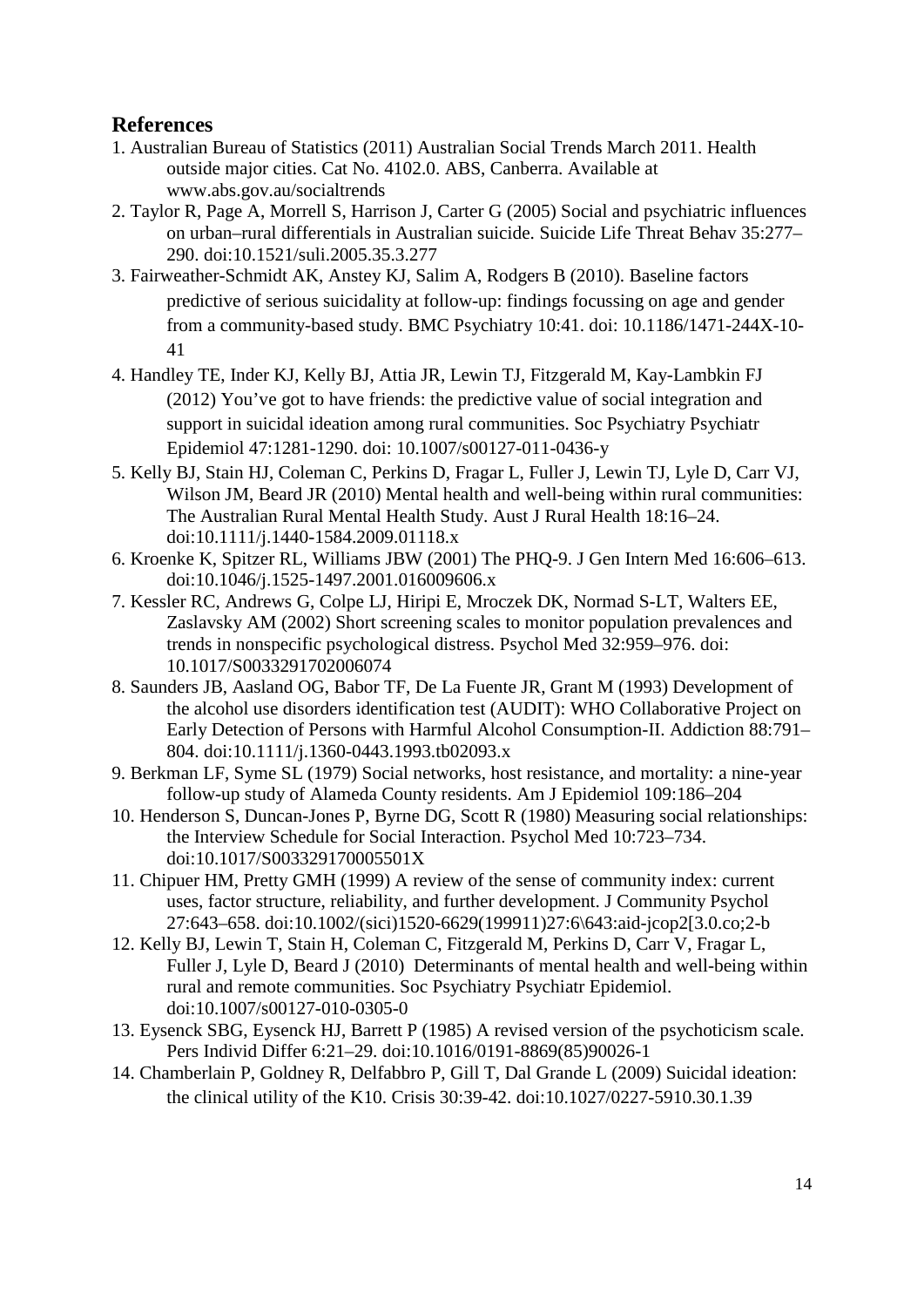- 15. Andrews G, Slade T (2001) Interpreting scores on the Kessler Psychological Distress Scale (K10). Aust N Z J Public Health 25:494-497. doi: 10.1111/j.1467- 842X.2001.tb00310.x
- 16. Cavanagh JTO, Carson AJ, Sharpe M, Lawrie SM (2003) Psychological autopsy studies of suicide: a systematic review. Psychol Med 33: 395-405.
- 17. Sareen J, Cox BJ, Afifi TO, de Graaf R (2005) Anxiety disorders and risk for suicidal ideation and suicide attempts. Arch Gen Psychiat 62: 1249-1257.
- 18. Commonwealth of Australia (2010) Commonwealth response to *The Hidden Toll: Suicide in Australia Report of the Senate Community Affairs Reference Committee.* Canberra, ACT.
- 19. Batterham P, Christensen H (2012) Longitudinal risk profiling for suicidal thoughts and behaviours in a community cohort using decision trees. J Affect Disord 142:306-314. doi:http://dx.doi.org/10.1016/j.jad.2012.05.021
- 20. Soldz S, Vaillant GE (1999) The Big Five personality traits and the life course: a 45-year longitudinal study. J Res Pers 33:208-232. doi: 10.1111/j.1600-0447.2005.00702.x
- 21. Caspi A, Hariri AR, Holmes A, Uher R, Moffitt TE (2010) Genetic sensitivity to the environment: the case of the serotonin transporter gene and its implications for studying complex diseases and traits. Am J Psychiat 167: 509-527. doi: 10.1176/appi.ajp.2010.09101452
- 22. Department of Health & Aging (2009) Fourth National Mental Health Plan: An agenda for collaborative government action in mental health 2009–2014. Commonwealth of Australia, Canberra.
- 23. Henderson, S (1981) Social relationships, adversity and neurosis: an analysis of prospective observations. B J Psych 138: 391-398.
- 24. Cheers B (1990) Rural disadvantage in Australia. Australian Social Work 43:5-13. doi: 10.1080/03124079008550050
- 25. Fraser C, Jackson H, Judd F, Komiti A, Robins G, Murray G, Humphreys J, Pattison P, Hodgins G (2005) Changing places: the impact of rural restructuring on mental health in Australia. Health & Place 11:157-171.
- 26. Davies A (2008) Declining youth in-migration in rural Western Australia: the role of perceptions of rural employment and lifestyle opportunities. Geographical Research 46: 162-171. doi: 10.1111/j.1745-5871.2008.00507.x
- 27. Fragar L, Stain HJ, Perkins D, Kelly B, Fuller J, Coleman C, Lewin TJ, Wilson JM (2010) Distress among rural residents: Does employment and occupation make a difference? Aust J Rural Health 18: 25-31. doi:10.1111/j.1440-1584.2009.01119.x
- 28. Australian Bureau of Statistics (2013) Causes of Death, Australia, 2011. Canberra, ABS. (ABS Cat. No. 3303.0). Retrieved from: http://www.abs.gov.au/ausstats/abs@.nsf/mf/3303.0.
- 29. Kõlves K, Milner A, McKay K, De Leo D (2012) Suicide in rural and remote areas of Australia. Australian Institute for Suicide Research and Prevention, Brisbane.
- 30. De Leo D, Cerin E, Spathonis K, Burgis S (2005) Lifetime risk of suicide ideation and attempts in an Australian community: Prevalence, suicidal process, and help-seeking behaviour. J Affect Disord 86: 215-224. doi:10.1016/j.jad.2005.02.001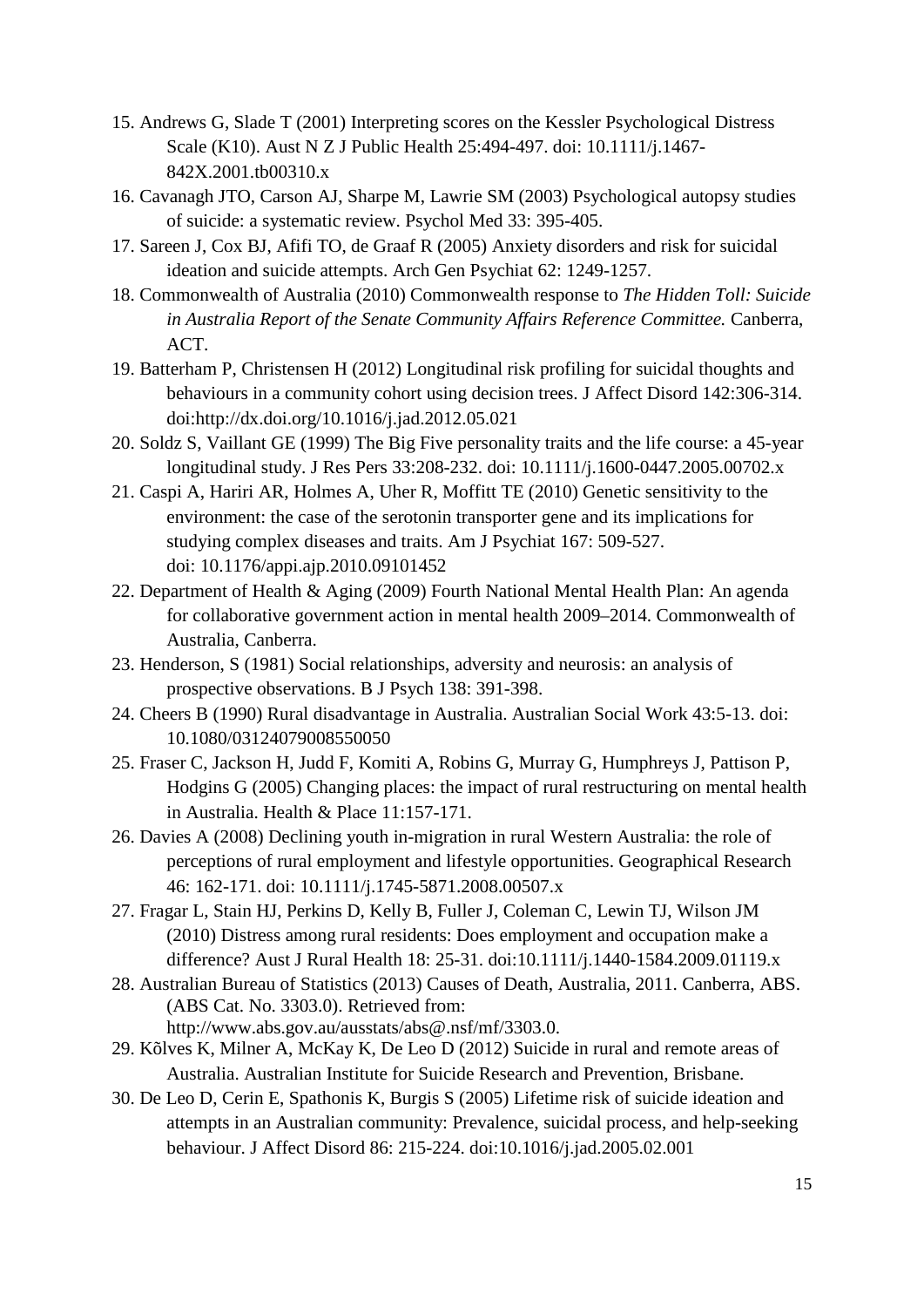- 31. Brown GK, Beck AT, Steer RA, Grisham JR (2000) Risk factors for suicide in psychiatric outpatients: A 20-year prospective study. J Consult Clin Psych 68: 371- 377. doi 10.1037//0022-006X.68.3.371
- 32. Nock MK, Borges G, Bromet EJ, Alonso J, Angermeyer M, Beautrais A, Bruffaerts R, Chiu WT, de Girolamo G, Gluzman S, de Graaf R, Gureje O, Haro JM, Huang Y, Karam E, Kessler RC, Lepine JP, Levinson D, Medina-Mora ME, Ono Y, Posada-Villa J, Williams D (2008). Cross-national prevalence and risk factors for suicidal ideation, plans and attempts. Brit J Psychiat 192: 98-105. doi: 10.1192/bjp.bp.107.040113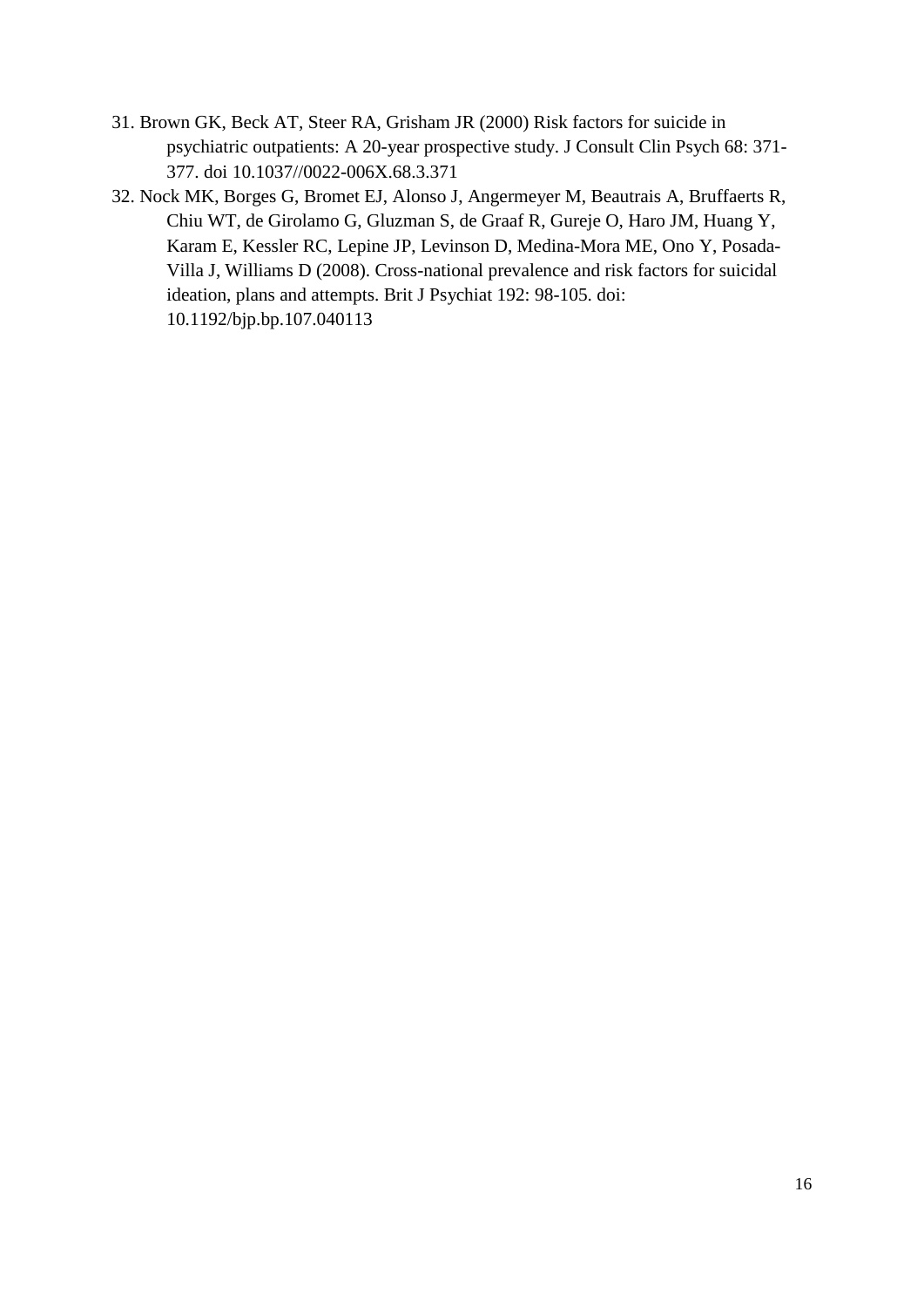|                                    | <b>OR</b> | 95% CI        | $\boldsymbol{p}$         |
|------------------------------------|-----------|---------------|--------------------------|
| Demographic characteristics        |           |               |                          |
| Age                                | 0.99      | $0.97 - 1.01$ | .267                     |
| Gender                             |           |               |                          |
| Male                               | 1.00      |               |                          |
| Female                             | 0.60      | $0.37 - 0.99$ | .046                     |
| Marital status                     |           |               |                          |
| Currently married/de facto         | 1.00      |               |                          |
| Previously married/de facto        | 3.63      | 2.08-3.63     | < .001                   |
| Never married                      | 2.86      | 1.23-6.66     | .015                     |
| <b>Employment status</b>           |           |               |                          |
| Working                            | 1.00      |               |                          |
| Unemployed/not working             | 3.83      | 2.19-6.71     | < .001                   |
| Retired                            | 1.25      | $0.74 - 2.14$ | .403                     |
| Financial status                   |           |               |                          |
| Prosperous/very comfortable        | 1.00      |               | $\overline{\phantom{a}}$ |
| Reasonably comfortable             | 1.74      | $0.81 - 3.73$ | .155                     |
| Just getting along/poor            | 6.72      | 2.98-15.17    | < .001                   |
| <b>ASCG</b> category               |           |               |                          |
| Inner regional                     | 1.00      |               | $\overline{\phantom{a}}$ |
| Outer regional                     | 1.31      | $0.80 - 2.15$ | .284                     |
| Remote/very remote                 | 0.73      | $0.38 - 1.40$ | .346                     |
| Mental health and wellbeing        |           |               |                          |
| Psychological distress             | 1.41      | 1.34-1.48     | < .001                   |
| Alcohol use                        | 1.10      | 1.05-1.16     | < .001                   |
| Infrastructure & services distress | 1.17      | 1.13-1.22     | < .001                   |
| Social integration and support     |           |               |                          |
| Social networks                    |           |               |                          |
| Low                                | 1.00      |               |                          |
| Medium                             | 0.46      | $0.26 - 0.82$ | .009                     |
| Medium-high                        | 0.09      | $0.04 - 0.20$ | < .001                   |
| High                               | 0.03      | $0.01 - 0.09$ | < .001                   |
| Availability of support            | 0.52      | $0.46 - 0.60$ | < 0.001                  |
| Sense of community                 | 0.75      | $0.68 - 0.82$ | < 0.001                  |
| Neuroticism                        | 1.82      | 1.59-2.08     | < .001                   |

Table 1. Associations between predictor variables and suicidal ideation across the three waves of the ARMHS study

Note: analyses control for the effects of time